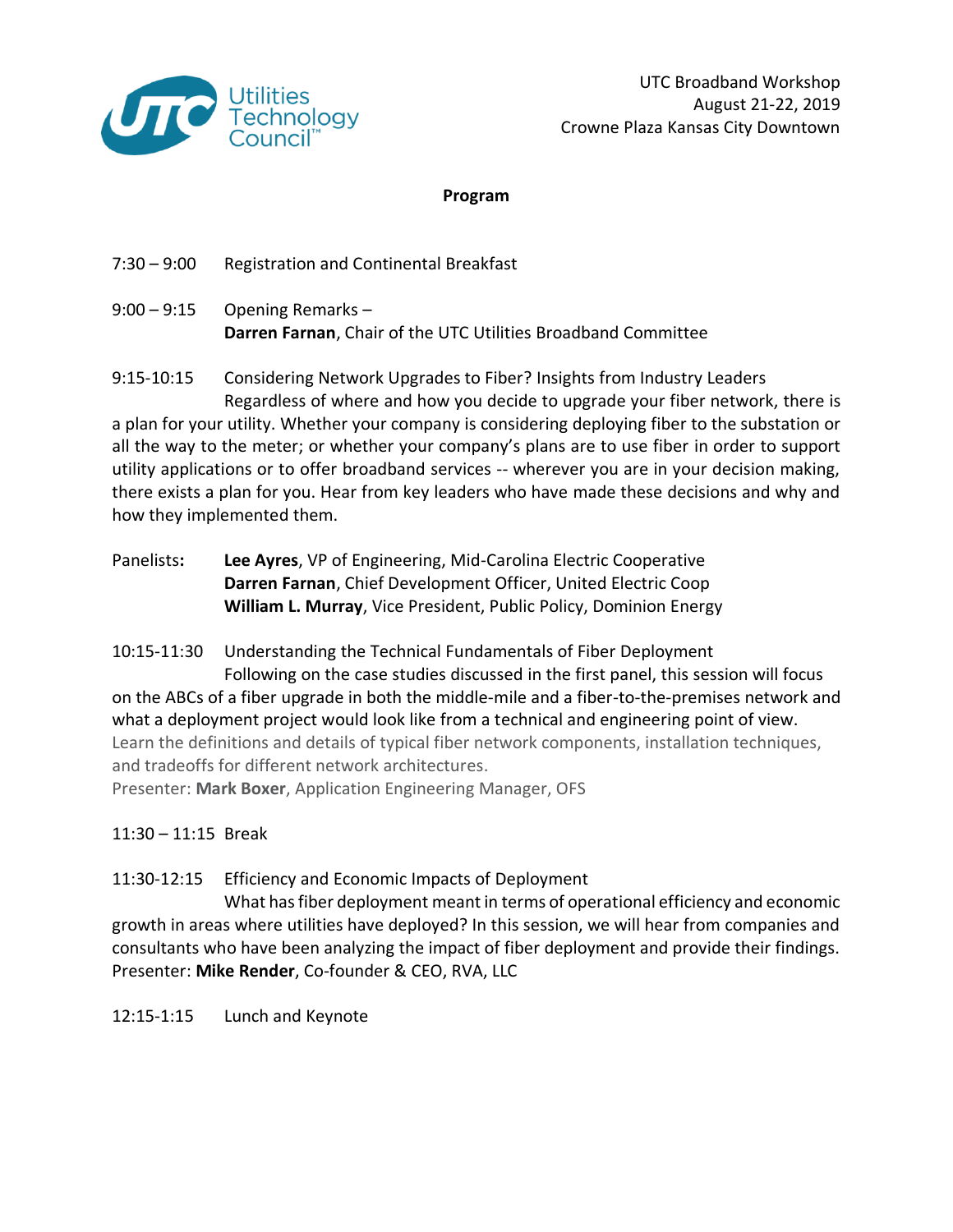## 1:15 – 2:15 First steps: Creating the Business Case for Fiber to the Premise

The first step to any decision on a fiber rollout is the creation of a sustainable comprehensive business case. Participants need to understand how to design an inventory of their assets that they already have at their disposal, including rights of way, poles and buildings: how to forecast demand across all community players; and how to project capital and operational costs. This session will provide guidance for developing a successful business plan for your company's fiber to the premise deployment.

Moderator: **Randy Klindt**, Partner, Conexon

Panelists: **Chris Davis**, General Manager, Cumberland Electric Membership Coop **Patrick Grace**, CEO & General Manager, Oklahoma Electric Coop

# 2:15 - 3:15 Legal/Regulatory Considerations

Utilities face unique legal/regulatory issues when considering offering broadband services. This session will discuss the legal and regulatory challenges, including rights-of-way issues as well as structural separation and cost-recovery issues that are particularly relevant for utilities. It will also cover more general business and service regulations that also will come into play when offering broadband services.

Moderator: **Brett Kilbourne**, General Counsel and VP, Policy, UTC

Panelists: **Carol Mattey**, Principal, Mattey Consulting, LLC **Sean Stokes**, Principal, Baller, Stokes & Lide **Karen Archer Perry**, Senior Policy Analyst, NTIA Federal Communications Commission (TBD)

### 3:15-4:00 Marketing to End Users: The Hidden Key to Success

Successful broadband deployment is much more than good GIS information and the right hardware – it calls for the strategic use of marketing during every step of the process. In this session, companies who have successfully used marketing skills will explain why it made fiber deployment more efficient and effective, including communications of the roll out plan to the community and ongoing marketing that ensures retention and growth.

Moderator: **Carl Meyerhoefer**, Sr. Director Solutions Marketing, Calix

4:00- 4:15 Break

4:15-5:00 Operational and Business Considerations in Managing a Broadband Network Managing and operating a broadband network and providing broadband services requires additional resources for utilities. This session will provide potential solutions for supporting your company's broadband operation. Hear from representatives using these various options and decide what might be best for your utility.

Panelists: **Joey Greer**, Account Manager - EPB Broadband Solutions

5:00 – 6:00 Paying for the Network –Options and Opportunities